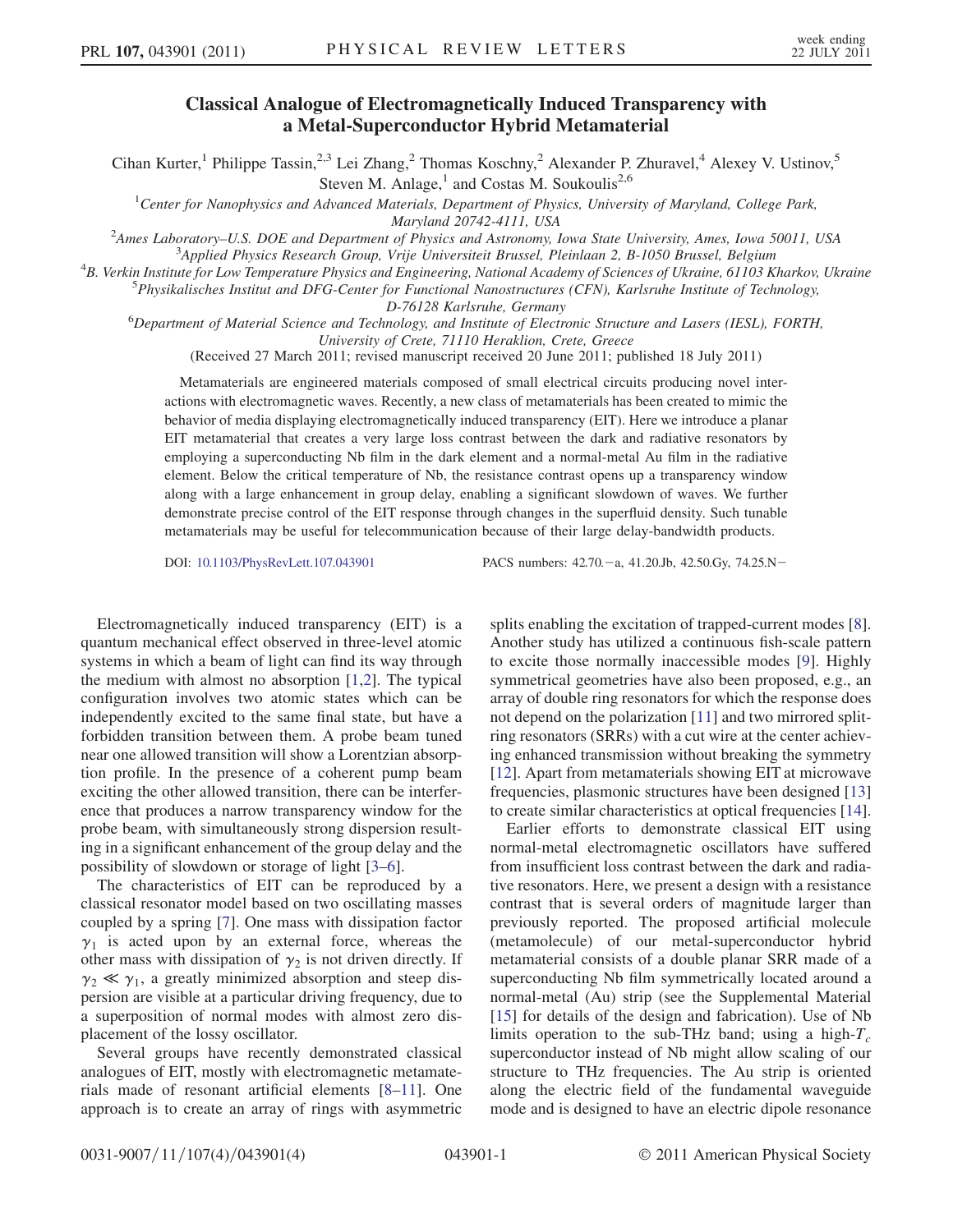around  $f = 10.6$  GHz; it is thus the radiative element in the metamolecule. Each of the two SRRs have in general an electric dipole resonance (currents in both arms flowing in the same direction) and a magnetic dipole resonance (currents in both arms flowing in opposite directions, i.e., current circling around the SRR) [\[16\]](#page-3-12). The position of the gaps in the SRRs has been chosen such that the electric field of the fundamental waveguide mode cannot excite their magnetic dipole resonance. In a free space experiment, the gaps would have been in the middle of the SRRs, but here they are shifted towards the center in order to account for the mode profile of the incident wave. In this way, the magnetic dipole mode of the SRRs can be used as the dark mode in our metamaterial.

Furthermore, the geometry has been optimized to increase the loss contrast between the radiative (strip) and dark (SRRs) resonators. First, the width of the strip is small to increase its resistance. Second, the mirror symmetry of the double SRR avoids magnetic dipole radiation of the dark element [[12](#page-3-8)]. In order to enhance the loss contrast, we have made the SRRs from a Nb thin film. Below the  $T_c$  of Nb, the microwave surface resistance of the dark element will be very small (about 20  $\mu \Omega$  at 10 GHz and 4 K) [[17\]](#page-3-13). In contrast, the strip is made of a normal metal that retains significant surface resistance at low temperatures.

We have performed the microwave transmittance and reflectance measurements on this metamaterial by placing the metamolecule in a Nb X-band waveguide. We have cooled the system down below the  $T_c$  of Nb, and measured the scattering parameters. In the transmittance spectrum in Fig. [1\(a\)](#page-1-0), we observe a broadband dip with three narrow resonance-shaped features with increased transmittance. This is quite different from earlier works [[8–](#page-3-5)[12](#page-3-8)] where only one narrow transmission peak is observed. The reflectance data give sharp dips in each transparency window where the transmittance is enhanced. The underlying Lorentzian stop band [dashed curve in Fig. [1\(b\)\]](#page-1-0) is due to the electric dipole interaction between the wire and the incident field. It can also be shown from a simple coupledresonator model [[7,](#page-3-4)[10](#page-3-14)] that the resonance-shaped features emerge when a dark resonator is coupled very weakly to the radiative resonator and when the dark resonator is of sufficiently high quality. The question that remains to be addressed is why we find three of these features in our experiment.

Our simulations (see the Supplemental Material [\[15\]](#page-3-11) for details) can reproduce the experimental transmittance spectrum to a high degree of similarity [Fig. [1\(b\)\]](#page-1-0). We find that there is only one EIT-like transmission window if the sample is positioned with perfect symmetry in the waveguide, and that the two additional EIT features appear as soon as this symmetry is slightly broken, i.e., by slightly tilting or shifting the metamolecule, or even by using a mesh that lacks the required symmetry. Such deviations from the ideal position will undoubtedly be present in the experiment. This suggests that there are two extra dark modes that are uncoupled to the wire if symmetrically



<span id="page-1-0"></span>FIG. 1 (color online). Transmittance and reflectance spectra. The transmittance shows a broad stop band originating from the coupling of the electromagnetic waves to the electric dipole mode of the wire, and three narrower resonancelike features that are associated with dark modes of the SRRs. (a) Experimental data at  $T = 2.6$  K. The FWHM bandwidth of the resonant features is 9, 10, and 1 MHz for the transmittance peaks and 2, 1, and 0.1 MHz for the reflectance features. (b) Simulation data when the metamolecule is horizontally displaced by 0.1 mm from the center of the waveguide. The dashed blue line is a simulation of the wire only. The labels  $a-d$  correspond to the current distributions in Fig. [2.](#page-1-2)

located, but having a nonvanishing coupling as soon as the symmetry is broken.

Further evidence for this hypothesis can be gained from the current distributions obtained from the simulations shown in Figs.  $2(a)-2(d)$  $2(a)-2(d)$ . In Fig.  $2(a)$ , displaying the current distribution at  $f = 10.62$  GHz [the feature labeled  $\alpha$  in Fig. [1\(b\)](#page-1-0)], there is a large current density in the wire only; this is the electric dipole resonance of the wire. At the EIT feature at  $f = 10.30$  GHz [b in Fig. [1\(b\)](#page-1-0)], we see large currents in the SRRs and only a little current in the wire commensurate with a dark mode excitation [Fig. [2\(b\)](#page-1-1)]. The

<span id="page-1-2"></span>

<span id="page-1-1"></span>FIG. 2 (color online). Current distributions in the wire and the split-ring resonators. (a) The electric dipole resonance of the wire. (b) The antisymmetric hybridization of the electric dipole resonance of the SRRs. (c) The symmetric hybridization of the magnetic dipole resonance of the SRRs. (d) The antisymmetric hybridization of the magnetic dipole resonance of the SRRs.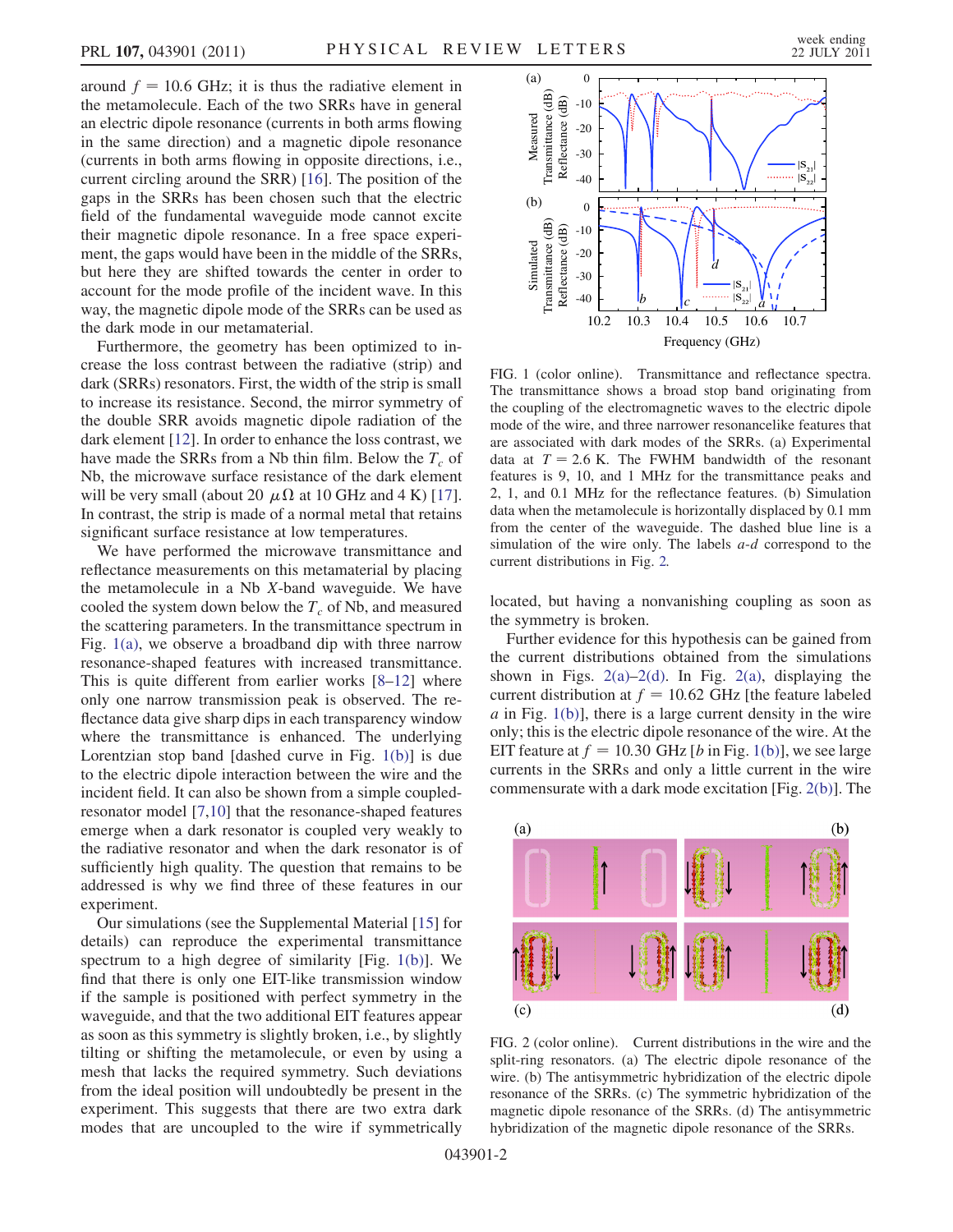current distribution reveals that this dark mode is one of the hybridizations of the electric dipole resonances of the SRRs. We see that the currents in the two different SRRs flow in opposite directions. Therefore, if the metamolecule is perfectly at the center of the waveguide, there will be no coupling between the wire and this dark mode and, hence, no EIT effect. However, if the symmetry is slightly broken, the currents in the two SRRs are no longer exactly opposite and a small coupling may be achieved. The EIT feature at  $f = 10.41$  GHz [c in Fig. [1\(b\)\]](#page-1-0) has the main currents circling around the SRRs—one in a clockwise direction, the other in a counterclockwise direction [Fig.  $2(c)$ ]; this is the symmetric hybridization of the magnetic dipole resonances of the SRRs that was observed in earlier work [\[12\]](#page-3-8). At the frequencies inside the EIT feature at  $f = 10.49$  GHz [d in Fig. [1\(b\)\]](#page-1-0), the current density is again circling the SRRs, but now in the same direction for both SRRs [Fig. [2\(d\)\]](#page-1-1); this is the antisymmetric hybridization of the magnetic dipole resonances of the SRRs. It may again be inferred from symmetry considerations that this hybridization has vanishing coupling to the electric dipole mode of the strip only if the molecule is positioned exactly in the middle of the waveguide. These considerations explain the origin of the three EIT features; the resonance shape of the features is explained by constructive (destructive) interference of the current induced in the wire by the SRRs and the current directly excited by the external wave for the peak (dip) in transmittance.

We now proceed with our measurements of the group delay [Fig.  $3(a)$ ] [\[18\]](#page-3-15), which are reproduced well by the simulations [Fig. [3\(b\)\]](#page-2-0). We observe significantly enhanced group delay inside the three EIT transmission windows, in particular, for the highest-frequency EIT feature for which we find a group delay above 300 ns. Indeed, the group delay enhancement is related to the linewidth of the EIT feature, which is in turn determined by the coupling strength [\[19\]](#page-3-16). Since the coupling of the highest-frequency dark mode is introduced by a slight misalignment, it can be



<span id="page-2-0"></span>FIG. 3 (color online). The group delay of the metamaterial obtained (a) from the experiment at  $T = 2.6$  K (b) from the numerical simulations.

made arbitrarily small, unlike the middle EIT feature for which the maximal group delay is limited by the overall size of the metamolecule. With the use of a superconductor, we can now achieve large group delays from a subwavelength thin metamolecule, which may find application as compact delay lines with phase shifts on the order  $10<sup>4</sup>$  rad. The delay-bandwidth product (DBP) of our structure is 0.3, which approaches the DBPs in resonant cavities (DBP  $\approx$  1), but is still smaller than media containing atomic vapors (DBP  $\approx$  10) and some photonic crystal waveguides that can achieve a DBP over 100, but we should keep in mind that the latter systems are much longer than a single wavelength [\[20\]](#page-3-17).

The reader should also note the transmittance contrast of about 40 dB between the peaks of the EIT windows and the transmittance dip associated with the wire response. This has to be compared with less than 10 dB for normal-metal EIT metamaterials with similar geometry [\[12](#page-3-8)], i.e., a difference of 3 orders of magnitude. The significantly improved transmittance contrast is the direct consequence of the reduced loss in the dark element by employing a superconductor. The presence of the superconductor is critical in this experiment because the weakly coupled EIT resonances with large group delay are very sensitive to loss and would be destroyed if a superconductor were not used.

We investigate now the temperature dependence of the metamaterial response. We have plotted the measured transmittance [Fig.  $4(a)$ ] and group delay [Fig.  $4(b)$ ] for a



<span id="page-2-1"></span>FIG. 4 (color online). Temperature dependence of the measured (a) transmittance and (b) group delay of the metamaterial. The pronounced EIT features and the enhanced group delay at the lowest temperature vanish if the temperature is increased above the critical temperature of Nb. The inset in (a) shows the frequency of the rightmost EIT feature as a function of temperature. The inset in (b) shows the peak group delay at the rightmost EIT feature as a function of temperature. The incident power was  $-20$  dBm.